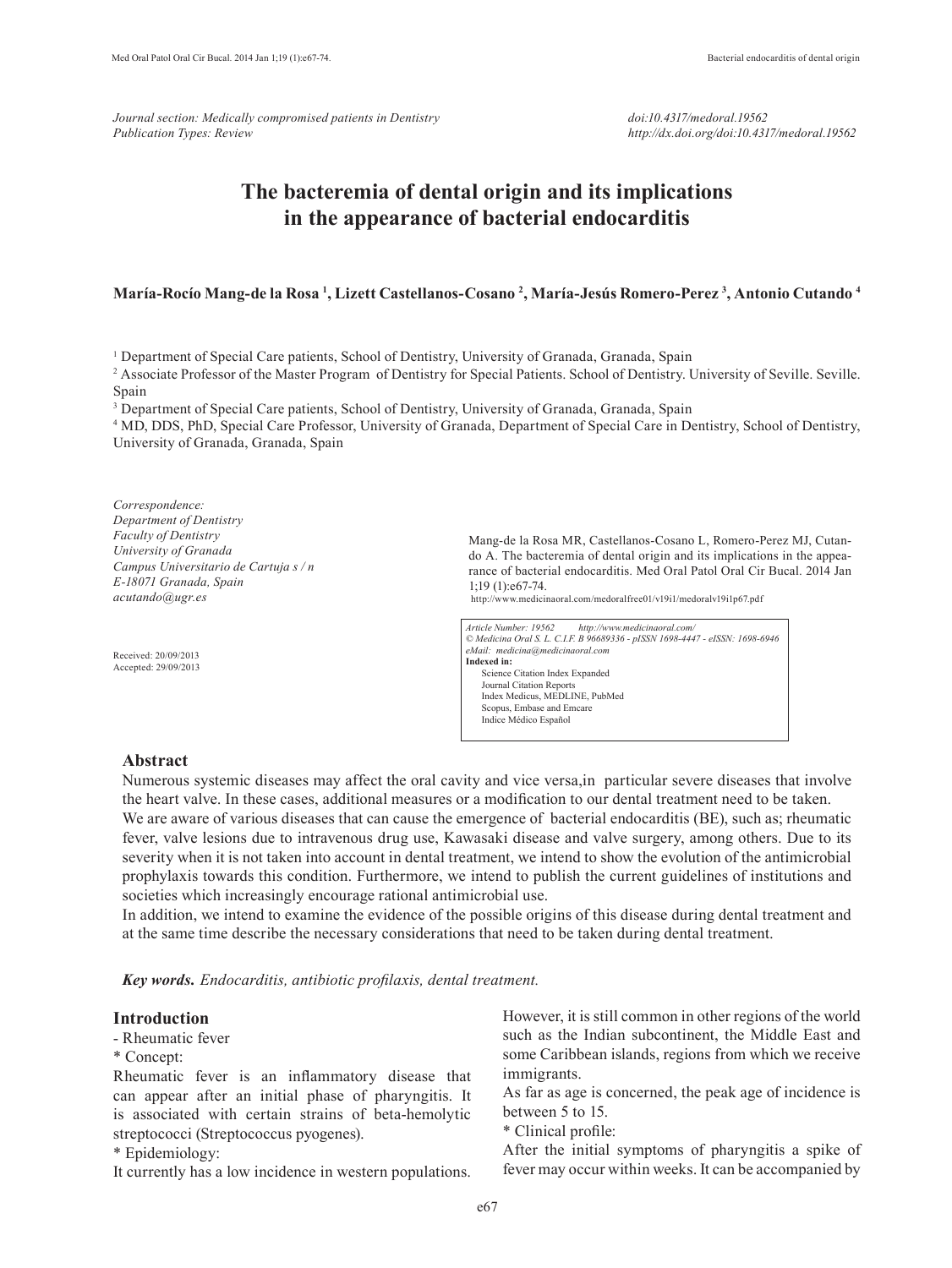migratory arthralgia. This process usually disappears within 6 to 12 weeks without apparent side effects. During the acute phase of the disease it is possible to detect small changes in the heart function, leading in rare cases to heart failure and death.

After this process, in some cases the patient can develop a chronic rheumatic heart disease causing permanent damage to the heart. It is seen essentially as a mechanical and hemodynamic condition, in which the defective valves can become infected resulting in bacterial endocarditis (BE).

\* Diagnosis:

Clinical expression of rheumatic fever is so variable that it can only be diagnosed if at least two of the following major criteria are met (Table 1).

|  | Table 1. Rheumatic fever: diagnostic criteria. |  |  |  |
|--|------------------------------------------------|--|--|--|
|--|------------------------------------------------|--|--|--|

| Rheumatic fever: diagnostic criteria |                            |  |
|--------------------------------------|----------------------------|--|
| Major                                | Minor                      |  |
| Carditis                             | Pyrexia                    |  |
| Polyarthritis                        | Arthralgia                 |  |
| Chorea                               | Previous rheumatic fever   |  |
| Erythema marginatum                  | ESR and CPR raised         |  |
| Subcutaneous nodules                 | Characteristic ECG changes |  |

CPR, C-reactive protein; ECG, electrocardiogram; ESR, erythrocyte sedimentation rate.

## \* Further Examinations:

Low titers of antistreptolysin O (ASO) antibodies rule out a strep infection. High titers suggest it, however it is not a diagnosis of the disease.

\* Prognosis:

Approximately, 60% of children who had survived the acute phase of rheumatic fever in the past developed heart damage at the age of 10, although they later experienced heart failure (1). Nevertheless, these complications are rare in developed countries.

The mitral valve is most frequently affected. An early symptom of damage to the valve is heart murmur. Other possible complications include stenosis, valve insufficiency or heart enlargement. These complications can be detected radiographically. Additionally, they can be revealed through ECG or echocardiographic changes. Subendothelial inflammation is the most serious complication.

\* Treatment:

Streptococcal pharyngitis generally requires antibiotic penicillin treatment. An early antimicrobial treatment

in less than 24 hours prevents further rheumatic fever development in most cases. Due to risks of recurrence (phenoxymethylpenicillin, or sulfonamide in case of allergies) constant antibiotic prophylaxis is needed to reduce the risk of a permanent heart disease. We should take into account that most of the patients suffering from a permanent feature of this disease might present an anticoagulant state.

# **Kawasaki disease (Mucocutaneous lymph node syndrome)**

Kawasaki disease is an acute and febrile disease which could present lymphadenopathy and desquamation of lips and fingers. It can also simulate scarlet fever and erythema multiforme. Nowadays, much more importance is given to this syndrome as potentially causing a severe heart disease in children, than to rheumatic fever. The disease shows a particular prevalence in the male population (2:1). Additionally, 80% affected people were under the age of 5 (2).

Among the possible etiological pattern we presume an infectious origin, possibly related to a specific genetic factor. Nonetheless, no agents have been isolated up to now.

The main disease process presents with vasculitis throughout the body. This process could unleash a coronary aneurysm. The duration of fever which normally appears during the disease is normally no less than 5 days, and erythema and edema might occur on body extremities followed by desquamation, conjunctivitis, strawberry tongue and cervical lymphadenopathy. The death rate is around 5-10 % and due basically to an acute myocardial infarction (AMI) caused by a previous thrombotic aneurysm.

Regarding the treatment, patients should be admitted to hospital to undergo a Gamma globulin treatment. Other possible prescriptions might be aspirin or systemic steroids.

# **Valve lesions induced by drugs**

A combined consumption of appetite suppressants, as i.e. fenfluramine and phentermine, has been described as a risk factor in developing cardiac valve regurgitation, especially in relation to the aortic valve (3). Patients who might have consumed these kinds of drugs for more than 3 months should undergo a clinical checkup. In case of any abnormality, the patient should be examined by a cardiologist and given an echocardiography.

## **Heart valve surgery**

Heart valve dysfunctions might be repaired by a valvotomy, grafts or valve prosthesis.

Patients undergoing a cardiac surgery should have optimal oral hygiene conditions prior to the surgery.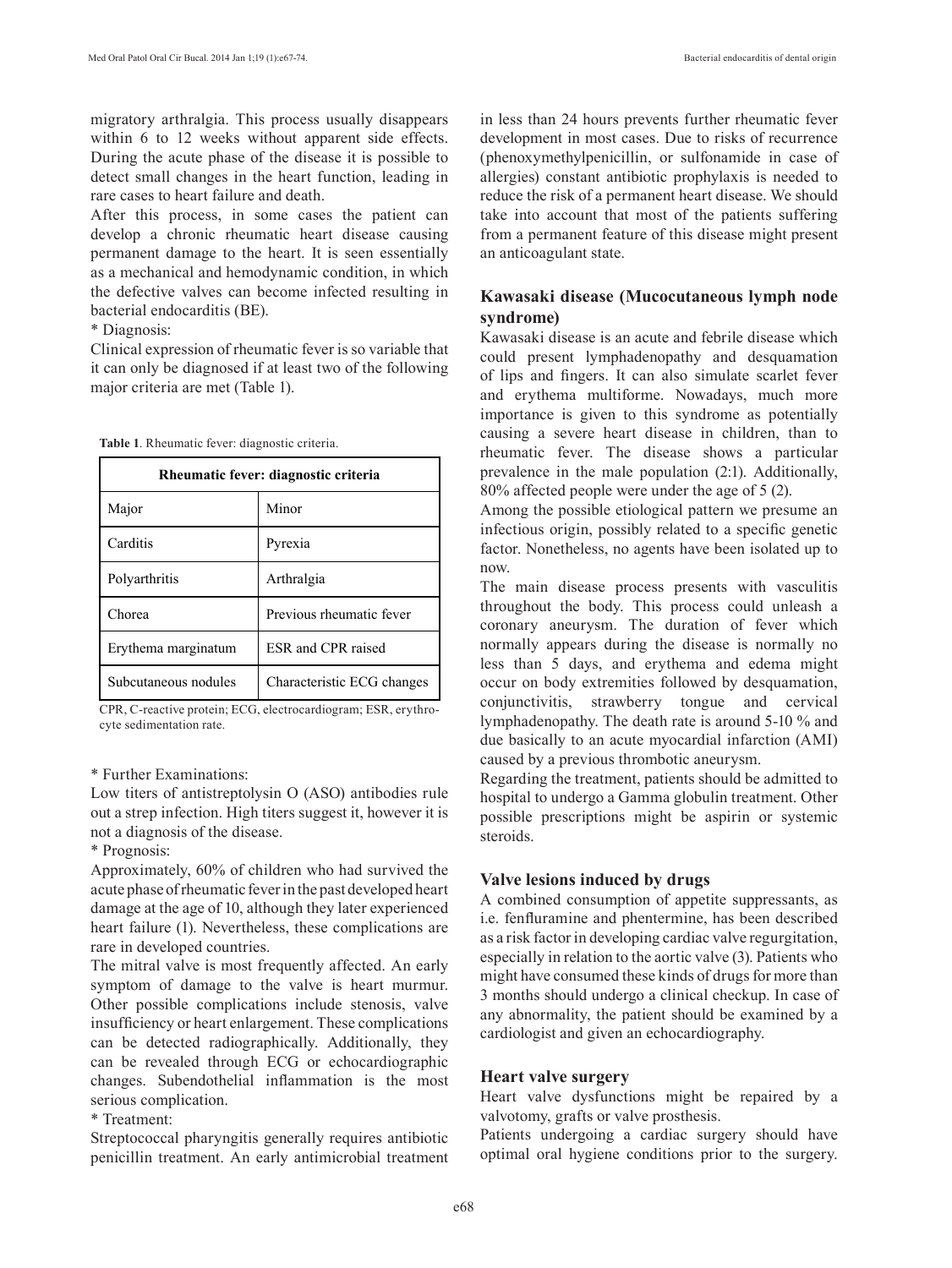Generally, teeth presenting a bad pulp or periodontal prognosis should be removed, especially if considering a valve replacement, a major surgery related to congenital abnormalities or a heart transplant. Teeth with superficial caries and periodontal pockets should be preserved.

After a heart surgery unnecessary dental treatments should be avoided at least for the first 6 months due to the fact that many patients might be undergoing an anticoagulant, immunosuppressive treatment, following medical prescriptions or presenting any other residual lesion.

Heart valve prosthesis is particularly prone to bacterial endocarditis which might be related to a higher death rate. Bacterial endocarditis within the first 6 months is normally caused by Staphylococcus aureus. It rarely has a dental origin presenting an average mortality rate of 60% (4).

# **Infective endocarditis**

\* Concept:

Bacterial endocarditis (BE) is a disease caused by a bacteremia that affects different organs or tissues, including the oral cavity. Although it has a low incidence, it might imply a potential threat to the life of the affected individual. Predominantly it tends to develop on cardiac valves previously damaged, the mitral valve being its most frequent location, followed by the aortic and in rare occasions the pulmonary valve.

\* Epidemiology:

The incidence is estimated to be 1 to 5 cases per 100.000 inhabitants (5). It is rare amongst younger population with the exception of intravenous drug users.

Heart valves, sometimes damaged by diseases (i.e. a rheumatic heart disease) may frequently be affected by bacterial endocarditis (BE), although this disease might equally affect those people suffering from a congenital heart disease or after undergoing a valve surgery. Conversely, those people affected by a non-complex myocardial infarction or having faced non-complex angioplasties, coronary bypass or cardiac pacemakers are not likely to risk a bacterial endocarditis (BE) infection (Table 2).

It is noteworthy that cardiac valves previously affected by a bacterial endocarditis or those relying on a prosthesis are especially prone to suffer from this infection (Table 1)

\* Origin and causes of the disease:

Typically the bacterial endocarditis is caused by adenoids, composed by platelets and fibrin, which although originally considered sterile might be colonized by microorganisms. Most of the bacteremias are momentary, self-restrictive and not associated to any other systemic complication.

Factors involved in the development of a bacterial endocarditis are difficult to define but a vulnerable **Table 2.** Relationship between IE and risks groups.

| Main groups affected by infective endocartditis |                                     |  |  |
|-------------------------------------------------|-------------------------------------|--|--|
| Aetiology                                       | Approximate % of<br>all cases of IE |  |  |
| No obvious cardiac valve disease                | 40                                  |  |  |
| Chronic rheumatic heart disease                 | 30                                  |  |  |
| Congenital heart disease                        | 10                                  |  |  |
| Prosthetic cardiac valves                       | 10                                  |  |  |
| Intravenous drug abuse                          |                                     |  |  |

surface (i.e. a damaged endocardium) and a high bacterial load in the blood seem to be decisive.

Causing microorganisms in 90% of the cases are staphylococcus, streptococcus and enterococcus. Oral streptococci belong to viridans group (streptococcus mutans and streptococcus sanguis). Being part of dental plaque they might enter the bloodstream causing bacteremia through daily habits like chewing or tooth brushing. Dental extraction or other dental procedures might cause bacteremia as well.

As a result of dental treatment a small amount of patients contract bacterial endocarditis (EB). Developing bacterial endocarditis (EB) in valve diseases patients is statistically 1 every 3000 cases.

Intravascular access might be often infected; however, there is no evidence of a dental origin for these infections. Furthermore, the abuse of intravenous drugs may end up in bacterial endocarditis (EB). In this case bacteria penetrate through the needle.

\* Clinical profile:

Bacterial endocarditis cases vary from a fulminant and acute attack to a chronic evolution. Light pigmentation of the skin, joint pains or hepatosplenomegaly is typical; however, the main effect of endocarditis is heart damage (valve destruction and heart failure). The progressive sign of disability is related to changing murmurs showing heart damage, infection or embolic damage in various organs, especially in the kidneys. The liberation of emboli may have general effects from a loss of the peripheral pulse to sudden death due to stroke.

\* Diagnosis:

The diagnosis of bacterial endocarditis is based on four factors: changing murmurs, ECG diagnosing abnormal rhythms of the heart, echocardiography identifying adenoids and evaluating valve and heart functions and blood culture. It is essential to perform blood culture before antibiotic treatment begins, at halfhourly intervals in order to increase the prospects of positive blood cultures.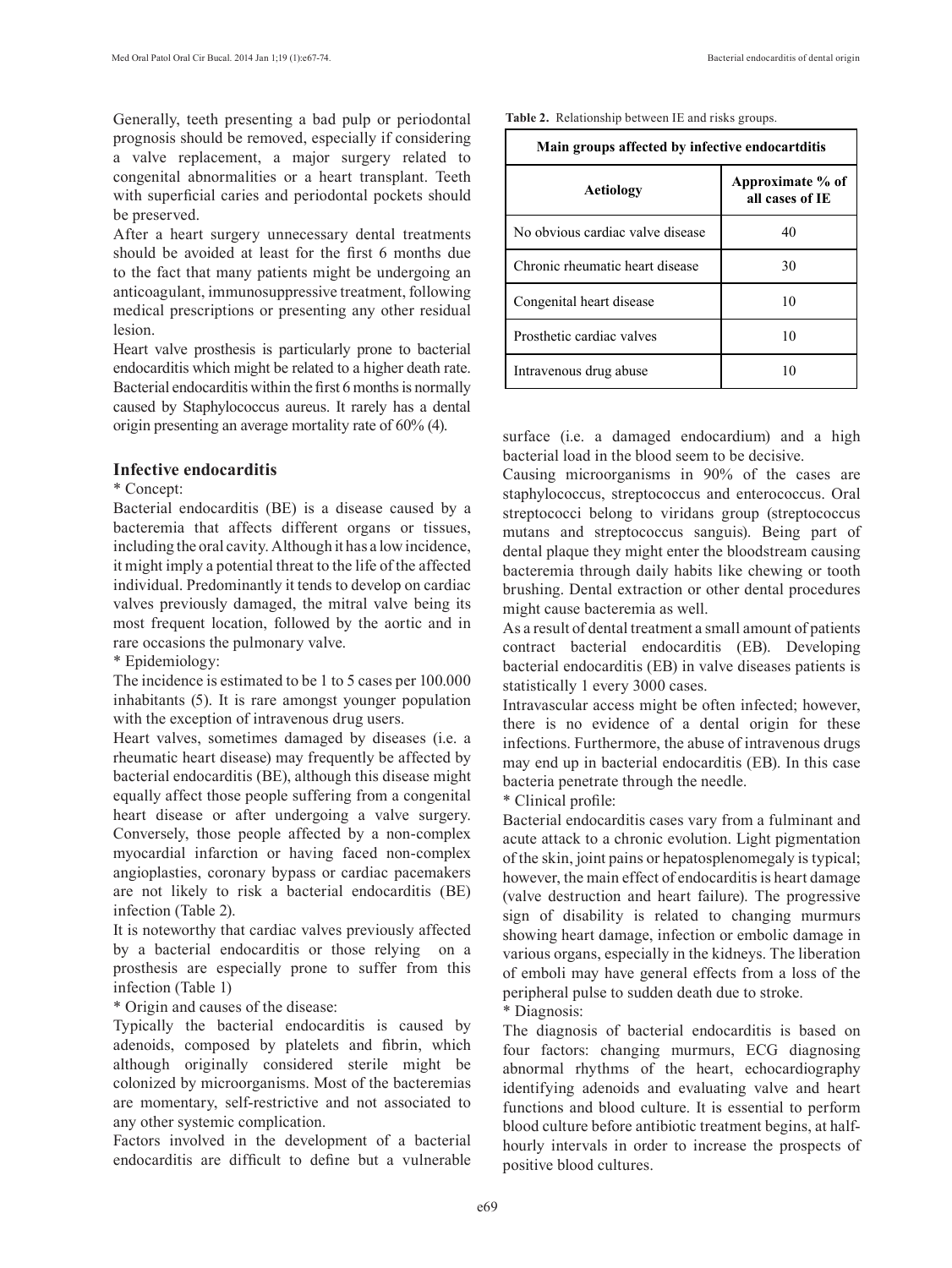#### \* Prognosis and treatment:

Without treatment, bacterial endocarditis is a fatal disease in 30% of the cases. Patient should be sent to hospital for intravenous antibiotic therapy (benzylpenicillin and gentamicin are normally used). Generally an extended treatment is needed. For this reason, programs of home hospitalization service have been progressively adopted administering antibiotics intravenously. If staphylococcal endocarditis is suspected, penicillin could be replaced for vancomycin. In severe cases like prosthetic valve endocarditis patients it might be necessary to replace the infected valve with a new valve.

\* Dental considerations:

It is essential to promote good oral health in patients at risk of endocarditis. This is the best way to reduce the necessity of surgery in these patients. Nevertheless, this aspect of dental treatment is often neglected and a high percentage of patients in cardiology clinic suffer from a periodontal disease. Additionally, there is no reliable evidence to suggest that oral hygiene methods such as electric toothbrushes, irrigators or other similar devices may be a health risk.

In many countries there are national guidelines in order to use antimicrobial prophylaxis having a bacterial endocarditis condition, in case a dental surgery is needed. The reduction of bacteremia, preventing the adherence of bacteria to the endocardium (6), is the main benefit of the use of prophylaxis.

Nonetheless, the effectiveness of these guidelines have been questioned by several authors, publications and societies, such as; the recommendations published in France in 2002, the British Society for Antimicrobial Chemotherapy (BSAC) in England (2006), the American Heart Association (AHA) in 2007 and the National Institute for Health and Clinical Excellence (NICE) in the UK in 2008. Finally, these guidelines have been questioned also by australian recommendations in 2008 and the European Society of Cardiology (ESC) in 2009.

In relation to antibiotic prophylaxis in bacterial endocarditis (BE), medico-legal services carefully advice to dentists:

- Full discussion with all patients
- Ask for medical advice in case of doubt

- Administering antibiotic prophylaxis to risk patients in countries where national guidelines for antibiotic prophylaxis are provided. For instance, the American Dental Association (ADA), the Infectious Diseases Society of America (IDSA) and the Pediatric Infectious Diseases Society (PIDS)recommended to use antibiotic prophylaxis in dental procedures but only for patients in high-risk situations, such as those having:

- A prior history of infective endocarditis (IE)

- A prosthetic heart valve

- Congenital heart abnormalities, especially:

a) An unrepaired cyanotic congenital heart disease, including those with palliative shunts.

b) A completely repaired congenital heart defect with prosthetic material or device, whether placed by surgery or by catheter intervention. During the first six months after the procedure, prophylaxis is recommended because endothelialization of prosthetic material occurs within this time.

c) Any repaired congenital heart defect with residual defect at the site or adjacent to the site of a prosthetic patch or a prosthetic device (7).

d) A cardiac transplant that develops a problem in a heart valve.

Similarly, the American Heart Association (AHA) stated that in gastrointestinal and genitourinary procedures there is no longer need to use antibiotic prophylaxis.

Considering the special conditions of aboriginal australians, australian recommendations corrected AHA recommendations.

The European Society of Cardiology (ESC), endorsed by the AHA, recommended antibiotic prophylaxis use only for high risk patients of IE and in dental treatments involving manipulation of the periapical region or gingival tissue or perforation of the oral mucosa.

Through the years, in the UK have been emerging societies covering endocarditis. The British Society for Antimicrobial Chemotherapy (BSAC) recommended in 1992 the covering for all the procedures related to bleeding.

The British Cardiac Society and the Royal College of Physician (BCS/RCP) recommended in 2004 antibiotic prophylaxis for all dental procedures that might cause a bacteremia, as for those related to heart defects and heart surgery. The British Society for Antimicrobial Chemotherapy (BSAC) recommended in 2006, endorsing the recommendations made in France, antibiotic prophylaxis use only for high risk patients of BE in cases which these patients were at high risk of death.

In the UK over the years, many schemes have suggested coverage for endocarditis. The British Society for Antimicrobial Therapy (BSAC) in 1992 recommended for the coverage of all procedures associated with bleeding. The British Cardiac Society and the Royal College of Physicians (BCS / RCP) in 2004 suggested antibiotic prophylaxis for all dental procedures that may trigger a bacteremia and for a large number of defects and / or cardiac surgery. In 2006, in line with the recommendations made in France, the BSAC recommended antibiotic prophylaxis only in patients at high risk for EB, and should develop it, have a high risk of death. These cases include:

- A prior history of infective endocarditis (IE)

- A prosthetic heart valve

- Pulmonary shunts or surgically constructed conduits.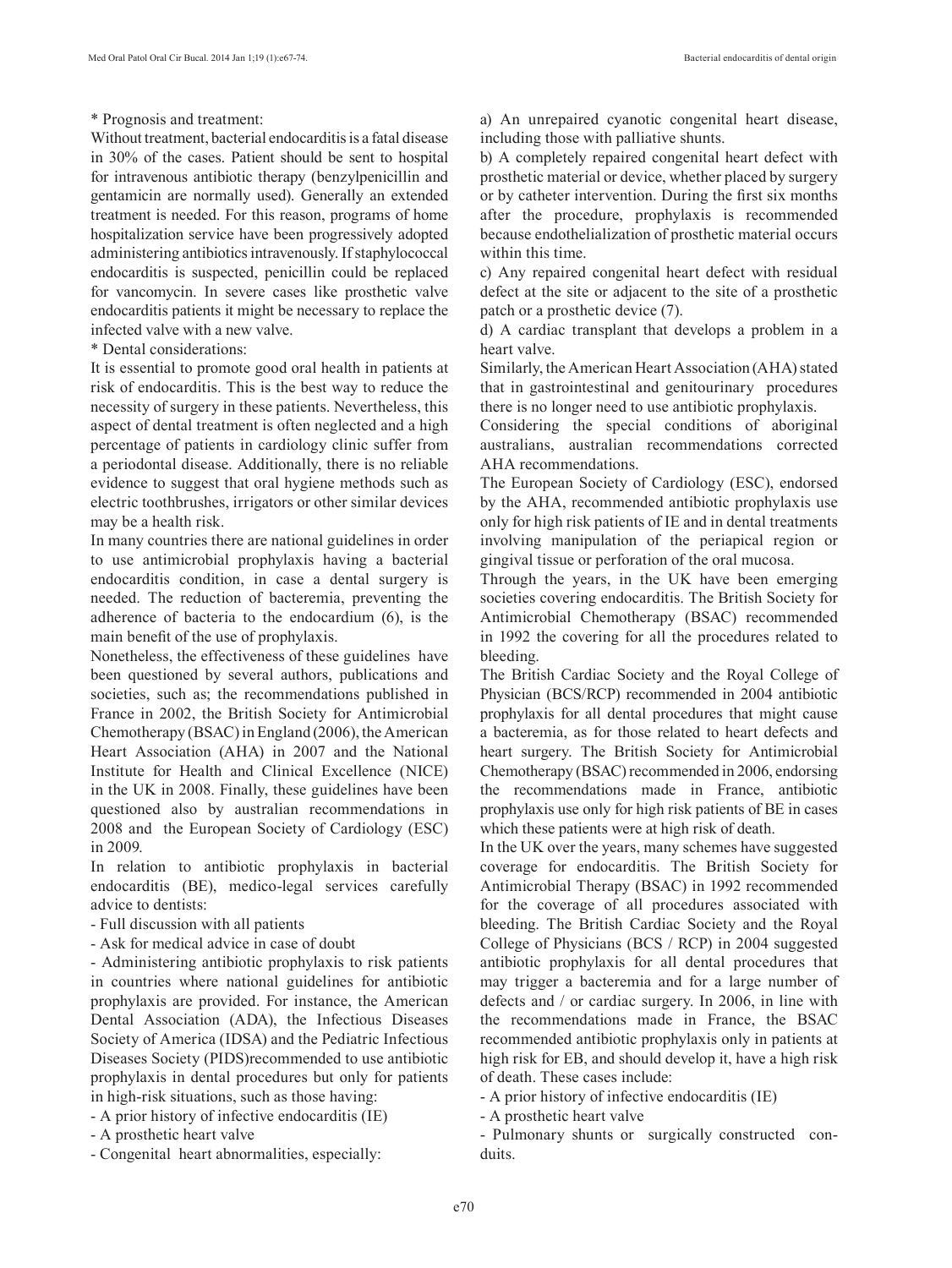Additionally, prophylaxis was limited to dental treatments including those involving dentogingival manipulation.

Shortly after, in 2008, the National Institute for Health and Clinical Excellence (NICE) recommended that antibiotic prophylaxis use was no longer needed in dental practice.

Antibiotic prophylaxis is not recommended in patients at risk of endocarditis having a dental treatment. The National Institute for Health and Clinical Excellence (NICE) issued a list including heart situations at high risk of suffering an infective endocarditis (IE). It was issued in order to increase vigilance in these patients as well as for highlighting the importance of maintaining good oral health for reducing the need of surgery.

It is essential that the odontologist is aware of current guidelines related to prophylaxis for bacterial endocarditis (BE). Tomás and cols. 2002 study shows a telephone survey of 400 Spanish professionals in which only a 30,9% of the surveyed worked in agreement with AHA and BSAC guidelines (8).

Therefore, as it has been previously said, national and international societies have recently published new guidelines in order to prevent bacterial endocarditis. These societies encourage rational antimicrobial use and condemn the indiscriminate use of antibiotic prophylaxis for dental procedures (Table 2).

Among the reasons that support or restrict prophylaxis it is included an antibiotic-related adverse effect like anaphylactic shock. These reactions are estimated to occur in 5% of patients, being equally the risk in oral penicillin and in intramuscular penicillin.

2.9 % of antibiotic-related adverse effects are a result of amoxicillin use, including anaphylactic reactions, skin reactions, gastrointestinal disorders, liver problems and hematological complications (9-11). The higher the indiscriminate use of antibiotics is, the greater the possibility that the risk of adverse reactions may exceed the risk of infective endocarditis (IE). Estimations suggest that deaths from anaphylactic reactions to antibiotics may be five to ten times more common than deaths from infective endocarditis (IE). Studies show that hypersensitivity reactions to penicillin or anaphylaxis occur from 0.04 to 0.11% of the cases in which patients were given penicillin, being the risk higher intravenously (12).

Bor et al. (13) study estimates that among 10 million patients with mitral valve prolapse where no antimicrobial prophylaxis was given, 47 cases of bacterial endocarditis would occur. Additionally the study says that 2 fatal cases of bacterial endocarditis would occur. If all these patients were given prophylaxis with a penicillin the cases of bacterial endocarditis would be reduced to 5 and the endocarditis would not cause death; nonetheless, 175 deaths due to penicillin reactions would occur.

Considering that antibiotic use in dentistry may be up to 10% of the total antibiotic use, we have to take into account the risk of developing bacterial resistance (14- 16). If a antimicrobial prophylaxis is provided, many dental treatments should be performed to reduce the episodes of needed antibiotic (16). If several prophylaxis episodes are required, they should be spaced two weeks at least. Treatment should be stopped 3 to 4 days in case the patient is having other antibiotics (17,18).

As far as Oliver et al. study (19) is concern, there is no scientific evidence demonstrating that antibiotic prophylaxis is effective to prevent infective endocarditis. Moreover, the absence of large-scale clinical trial publications demonstrating the effectiveness of prophylaxis is a fact. For this reason, these guidelines have been questioned.

Several epidemiological studies have estimated that 14% to 20% of cases of bacterial endocarditis (EB) are related possibly to oral hygiene origin (20-22). However, dental treatment is a rare cause of bacterial endocarditis (BE), being toothbrushing the most frequent source of bacteremia.

A study conducted by Strom et al. (23) did not observe in the previous 3 months to the diagnosis an increased frequency of dental treatment in bacterial endocarditis patients. The study concluded that only few cases of endocarditis would have been prevented if antibiotic prophylaxis were given in dental treatments being a 100% rated its effectiveness. Only a small fraction of cases (5.3%) would have been potentially prevented if antibiotic therapy were a 100% effective and given to all patients at risk in dental treatment, as another study concluded.

Nowadays, there is a solid scientific evidence that bacteremias by microorganisms causing endocarditis occur in routine daily events, such as tooth brushing. A study by Hupp et al. estimated in fact that brushing a child's teeth twice a day would cause 154,000 times more risk to bacteremias than a single tooth extraction (24). It is also estimated that there is a risk 5.6 million times bigger of suffering from a bacteremia by toothbrushing than by a single dental tooth extraction (25).

Similarly, other authors suggest that daily events, such as chewing or flossing can cause bacteremia of an oral origin. Microorganisms enter the bloodstream in these events as a result of small movements of the tooth in the alveolus. These movements originate intermittent positive and negative pressures in the alveolus resulting in microscopic valvular lesions.

Thus, Lockhart et al. (26) conducted a double-blind randomized controlled clinical trial in which it was demonstrated a relation of bacteremia to bad hygiene as a result of tooth brushing. Furthermore, it was also determined a relation of bacteremia to gingival bleeding after tooth brushing. These results suggest that would be more effective to promote oral hygiene and eliminate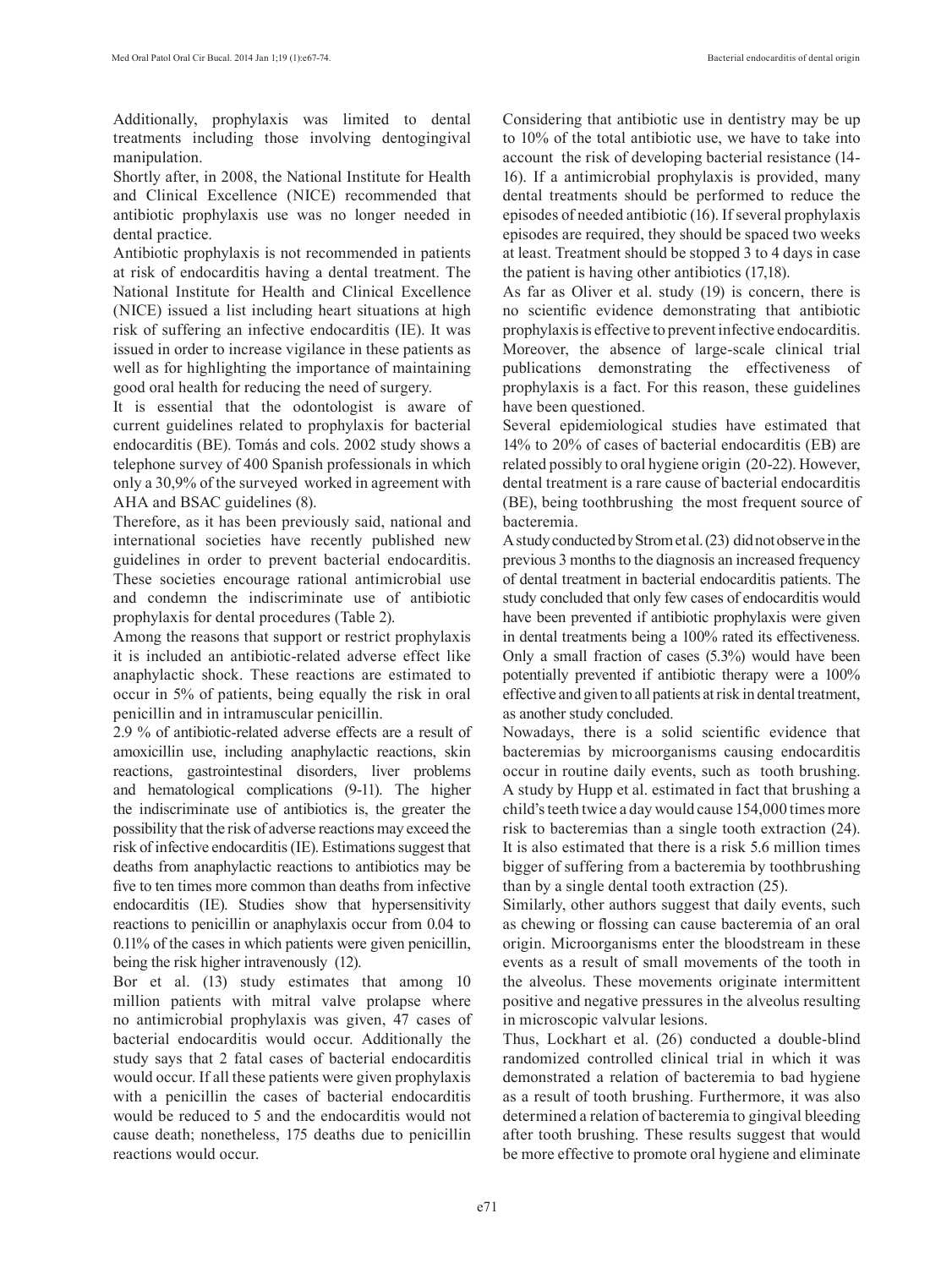gingivitis. Additionally, the incidence of bacteremia after tooth brushing would reduce, as well as the need for dental extraction. Thus, bacteremias in these events would also reduce (Table 3).

| <b>Table 3.</b> Relationship between bacteriemia and oral procedures. |  |  |
|-----------------------------------------------------------------------|--|--|
|-----------------------------------------------------------------------|--|--|

| <b>ORAL SURGERY</b><br><b>PROCEDURES</b> | <b>PREVALENCE OF</b><br><b>BACTERIEMIA</b> |
|------------------------------------------|--------------------------------------------|
| Single tooth removal                     | 51%                                        |
| Multiple tooth removal                   | 68-100%                                    |
| Endodontics (instrumentation not         | $0 - 31\%$                                 |
| beyond the apex)                         |                                            |
| Endodontics (instrumentation             | $0 - 54\%$                                 |
| beyond apex)                             |                                            |
| Periodontal surgery (with flap)          | $36 - 88%$                                 |
| Periodontal surgery (gingivectomy)       | 83%                                        |
| Scaling and root planing                 | $8 - 80%$                                  |
| Periodontal prophylaxis                  | 040%                                       |
| Tooth brushing                           | $0 - 26%$                                  |
| Dental flossing                          | 20-58%                                     |
| Interproximal tooth brushing             | $20 - 40%$                                 |
| Dento-gingival irrigation                | $7 - 50\%$                                 |
| Chewing                                  | $17 - 51\%$                                |
|                                          |                                            |

Bacteremia might be also the result of an invasive procedure. In dental infections risk increases. It has been estimated that from 8 to 10% of endocarditis are related to oral infections with no oral bleeding treatment (11). This is due to the permeability of the epithelium that surrounds the tooth-gingival tissue interface and the prostaglandins in blood that increase the number of leukocytes and fibrinogen. As a consequence, the speed of the blood circulation will reduce and bacteria may enter (27). In these cases, a synergistic effect between periodontal or periapical condition and the invasive bacteria would contribute to develop later a bacterial endocarditis (BE). After bleeding dental procedures, bacteremia tends to last less than 15 minutes (12).

It has been shown that the number of colonies isolated from oral origin is low, if we compare it to the inoculum needed to induce a bacterial endocarditis (BE) in experimental animal studies (28).

Piñeiro et al. (29) study suggests that there is no significant risk of bacteremia in implats. Therefore they rule out a prophylaxis use in these cases. Finally,in line with BSAC recommendations, the study promotes chlorhexidine mouthrinse (0.2%) before dental implant surgery.

Hupp et al. (24) Farbod et al. (30), study questions that dental procedures may cause bacteremia. As far as Porat Ben-Amy et al. (31) study is concerned, it demonstrated that dental procedures do not increase the risk of suffering from infective endocarditis (IE). Therefore, there is no need for prophylaxis.

It is necessary, because of discrepancies between different authors and studies, to conduct prospective double-blind randomized controlled studies. Nevertheless, these studies are not conducted by ethical reasons.

The use of antiseptic mouthwash has been demonstrated to significantly reduce the risk of oral origin bacteremia. As a result, a 0.12% chlorhexidine rinse for 30 seconds was chosen (32,33).

In 1945, was stated that the practice of dental extractions led to the entrance of bacteria into the bloodstream due to the rupture of blood vessels in the gingival sulcus and the pumping effect induced by the manipulation (34).

The evidence regarding prevalence between surgical and non-surgical procedures are shown in table 4. An elevated prevalence it has been observed in post-extraction blood cultures when compared with

**Table 4.** Prevalence of bacteraemia following surgical and non-surgical dental manipulations.

| <b>SURGICAL PROCEDURES PREVALENCE</b><br><b>OF BACTERAEMIA</b> | Median <sup>1</sup> (range) |  |
|----------------------------------------------------------------|-----------------------------|--|
| Dental extractions                                             | Children: 52% (30-76%)      |  |
|                                                                | Adults: 76% (58-100%)       |  |
| Extractions of third molars                                    | 49% $(10-62%)$              |  |
| Maxillofacial surgical techniques                              | 18% (0-58%)                 |  |
| Removal of osteosynthesis plates                               | 8% (0-20%).                 |  |
| Incision and drainage of abscesses                             | 12%                         |  |
| Removal of oral sutures                                        | $10\%$ (5-16%)              |  |
| Placement of dental implants                                   | 7%                          |  |
| <b>NON SURGICAL PROCEDURES</b>                                 |                             |  |
| PREVALENCE OF BACTERAEMIA                                      | Median <sup>1</sup> (range) |  |
| Conservative procedures                                        | $22\% (4-66\%)$             |  |
| Orthodontic procedures                                         | 22% (7-57%)                 |  |
| <b>Endodontic procedures</b>                                   | $15\%$ (=-42%)              |  |
| Local anaesthetic techniques                                   | 73% (16-97%)                |  |

1Median of the majority of series published to date. 2The absence of a prevalence range is due to there being only one paper on this subject in the literature reviewed.